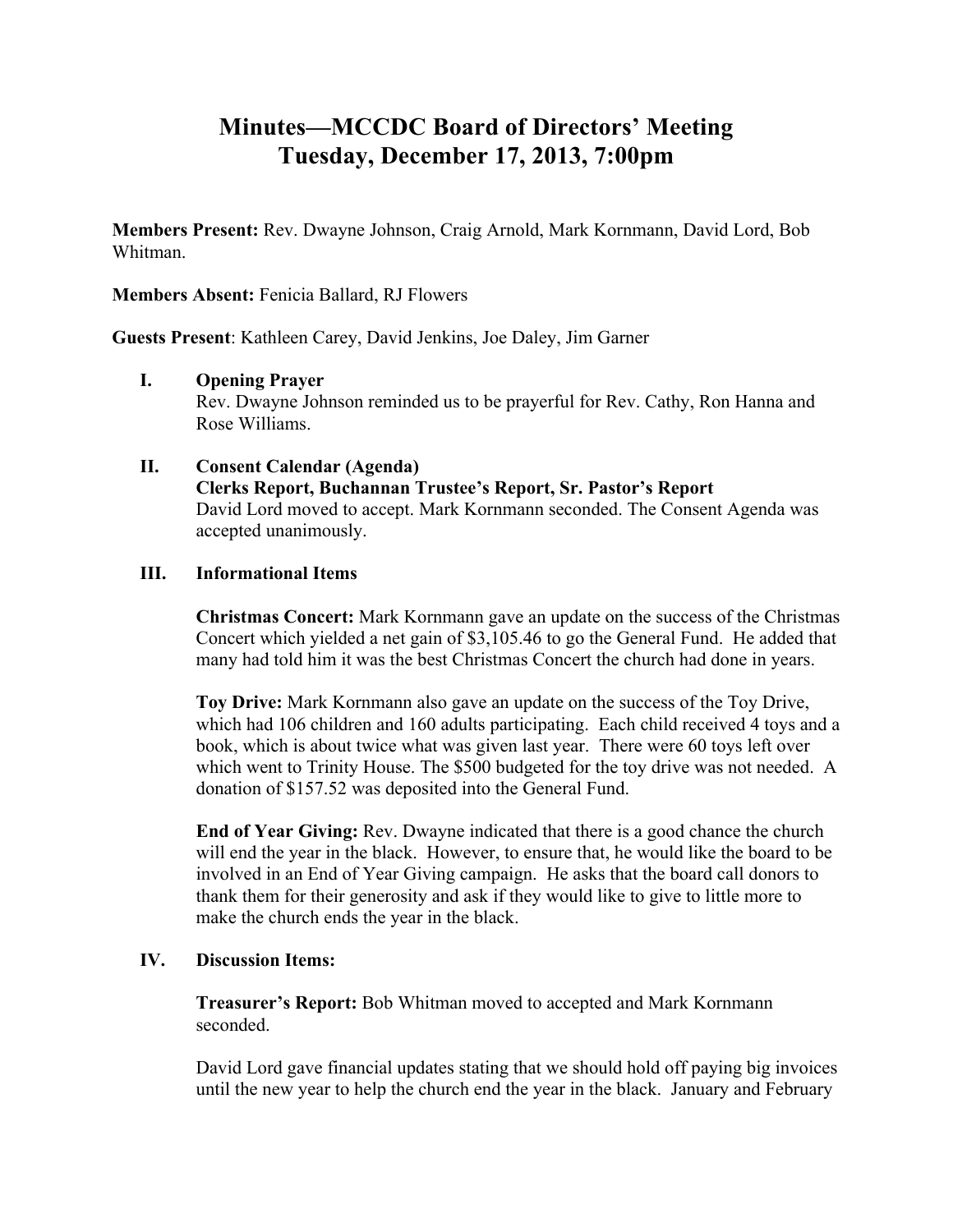could be tough months due to a) any invoices held till then, b) first of the year expenses that pay for whole year supplies c) no rental income due to renovations on 472 Ridge. Rev. Dawyne also mentioned that assessments are due in January. Mark Kornmann stated that giving has been low due to low attendance, however the per capita figures did not go down. David Lord added that we have shut down our account with PNC and voided outstanding checks. David Jenkins asked about trends in electronic giving. Mark Kornmann said that it should go up once we switch EasyTithe to Sun Trust in January.

Motion accepted unanimously.

**2014 Board Officers:** Bob Whitman asked if it was appropriate to assign positions to new board members. Rev. Dwayne asked that the board wait until everyone concerned is present and explained that, if needed, the clerk is to step up to vicemoderator in the event that any issue should arise between January 1st and the January board meeting.

## **Proposal to Renovate 472 Ridge:**

Moved by David Lord, seconded by Craig Arnold

- The Board authorizes up to \$220,000 to be set aside for purposes of renovating the 472 property. The \$200,000 will be obtained by investing \$50,000 from contingency and reserves and \$170,000 from capital projects.
- The working group or its representative(s) are authorized to negotiate a specific construction plan with the project manager that provides for the construction of an additional floor on the 472 property and a rooftop terrace. The end product should include two bedroom apartments on each floor with high-end finishes. The working group is authorized to modify the specifications to include eliminating the terrace and/or altering the quality of finishes in the basement apartment in order to keep the project on budget.
- The project is designed to bring in \$14,100 a month in rental income once the facilities can be rented. Assuming this income materializes, it will be spent as follows: \$8,051.76 to cover the Church's mortgage. Up to \$1,410 (pending further Board approval) to retain professional management of the apartments \$4,638.24 for the Repayment Plan.
- The "Repayment Plan" is as follows. Excess rental income that is not needed for the Church's mortgage and management fees will be dedicated first to repaying the \$50,000 invested from contingency and reserves. This will take approximately 11 months. Once this amount has been repaid, the excess income will be used to repay the money that was invested from capital projects. This will take approximately 36 months after the payments begin being applied for that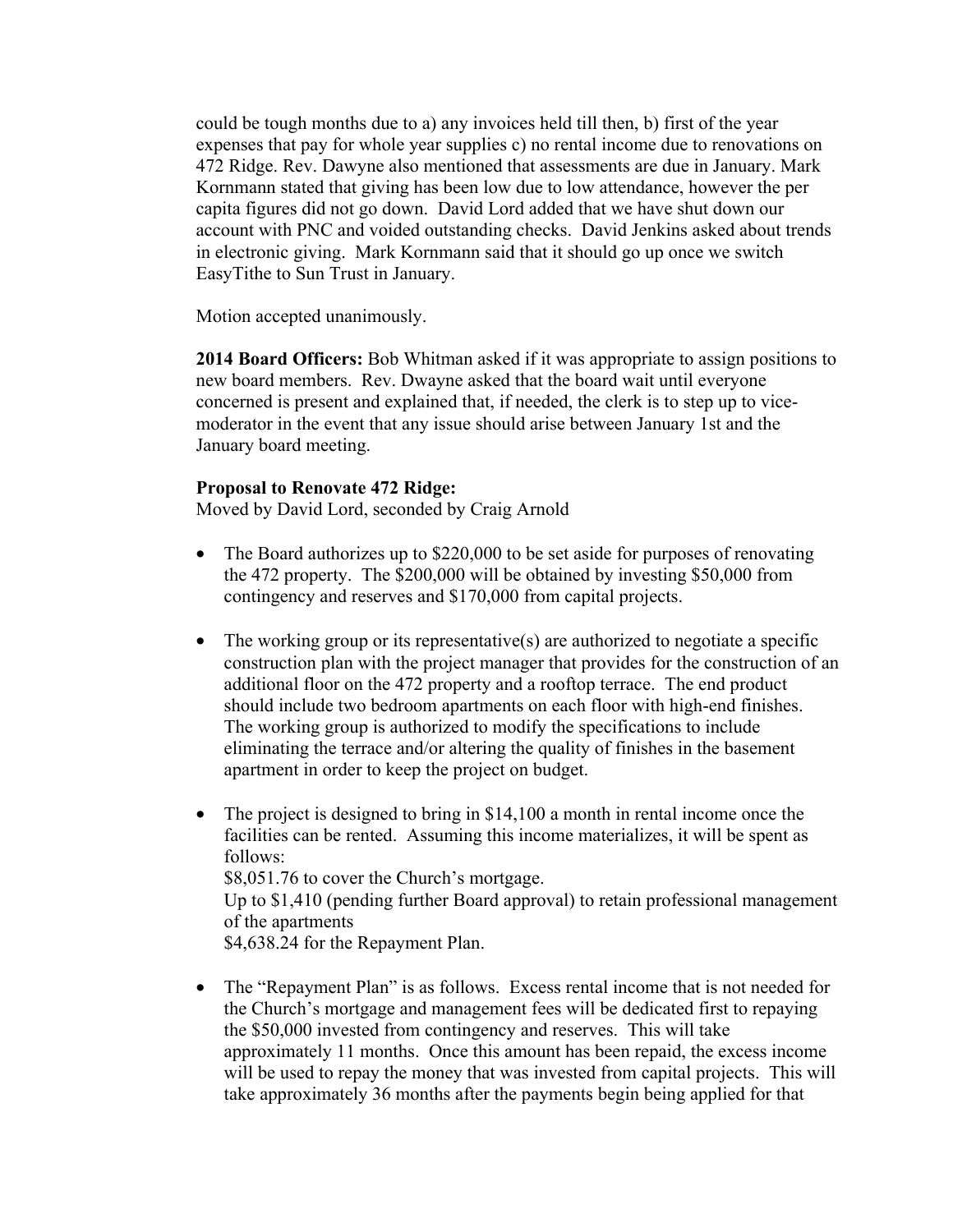purpose. Thereafter, excess revenue will be dedicated to the Capital Giving Campaign for the purpose of helping pay down the balloon payment on the Church's mortgage that will be due in approximately 7 years.

- **Income Summary:** This plan will result in approximately \$1,184,400 in income over seven years (\$14,100 in rent per month x 12 months x 7 years). During that seven year period, that income would be spent as follows: \$676,347.84 for the Church's mortgage; up to \$118,440 in management fees; \$50,000 to repay money invested from Contingency/Reserves; \$170,000 to repay money invested from capital projects; \$169,612.16 for the Capital Giving Campaign. The money contributed ultimately to Capital Giving could increase if management fees are less. It could also decrease if rent is also being used to cover utilities or repairs (this point will need further discussion).
- **Summary of Funds Available for Other Capital Projects/Repairs:**  Approximately \$110,000 will remain in the capital projects account after the investment is made. Another \$60,000 is in the Buchanan Fund. That \$170,000 is available for immediate use as needed. The funds that were invested for the renovation are targeted to begin being repaid about a year from when construction is done. Those amounts will be finished being repaid approximately 3 years after repayments begin. Thus, over a seven year period, a total of \$340,000 plus any funds raised from the Buchanan Fund offering or other fundraising endeavors is available for capital projects and repairs.
- It is the intent of the Board that until the funds are replenished in capital projects, when additional expenses are approved from this account, the Board will strive to ensure that such action only occurs if there is Board consensus toward doing so.
- In 2014 the Board, working with the Trustees and the Finance Committee, will endeavor to create a procedure for adopting a capital spending budget.

Discussion: Mark Kornmann said that the upper two units have been vacated and that the basement unit will be vacated as soon as Ms. Barnes has a new place, probably on Friday 12/20. The church offered to give her \$600 financial assistance for the move. He also mentioned that we have the demolition permits. David Lord went over the options that were presented by Antoinette Pinkney and said that he felt the above proposal, while the most expensive, would recuperate fast and give us the best investment allowing us to get the best rent. David Lord went on to say that the excess rent money above our mortgage payments would be put back into the Capital Projects Fund. Obviously, we would not have rental money for 6-8 weeks during the renovation. It was suggested that we hire a rental management firm to manage the building to unburden the board and the trustees from having to do so. Bob Whitman asked if we were obligated to pay a percentage of the rental money to the denomination, to which Rev. Dwayne said no. Trustees Joe Daley and Jim Gardner mentioned that they support this proposal but ask that everyone be mindful of expenditures to the Capital Projects Fund until income can build it back up.